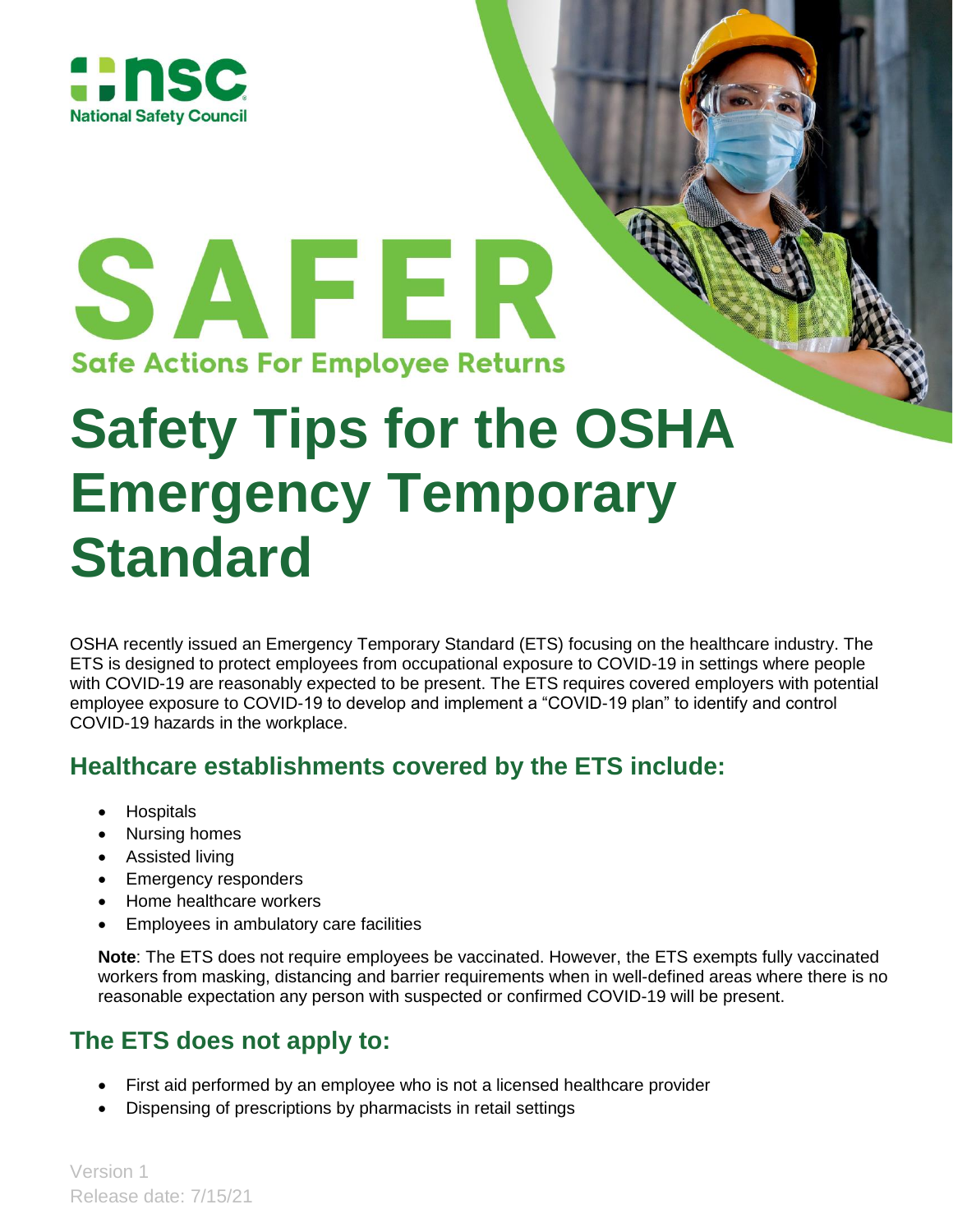#### **SAFER Safe Actions For Employee Returns**

- Non-hospital ambulatory care settings where all non-employees are screened prior to entry, and people with suspected or confirmed COVID-19 are not permitted to enter those settings
- Well-defined hospital ambulatory care settings where all employees are fully vaccinated, and all nonemployees are screened prior to entry and people with suspected or confirmed COVID-19 are not permitted to enter those settings
- Home healthcare settings where all employees are fully vaccinated, all non-employees are screened prior to entry and people with suspected or confirmed COVID-19 are not present
- Healthcare support services not performed in a healthcare setting (e.g., off-site laundry, off-site medical billing)
- Telehealth services performed outside of a setting where direct patient care occurs

**Note**: Industries outside of healthcare are covered under the OSHA general duty clause and existing OSHA standards.

## **The ETS requires a covered employer to have a COVID-19 plan:**

#### **The plan must:**

- Be in writing if there are 11 or more employees
- Be available for employees to review
- Designate a coordinator (like 29 CFR 1910.1030 Bloodborne)
- Require the employer to conduct a site-specific hazard assessment
- Require the employer to seek input from and involve employees and employee representatives
- Requires the employer to monitor the workplace to make sure the plan is being implemented and is effective

#### **The plan must cover the following topics:**

- Patient screening and management
- Standard transmission-based precautions (in accordance with the CDC)
- Providing, use and training for PPE
	- o Including face coverings
	- o Including respirators for any aerosol generating procedures
- Aerosol generating procedures, which must be done in an isolation room, and equipment and surfaces must be disinfected on a regular and routine basis
- Physical distancing
- Controls, such as the use of barriers
- Cleaning and disinfecting surfaces and equipment
- Ventilation
- Health-related screening and medical management for employees
	- o Screen each employee before each workday and shift (for example, by asking employees to self-monitor)
	- $\circ$  Provide employer-required testing at no cost to the employee (Note: employers are not required to conduct screening testing)
	- o Require each employee to promptly notify the employer when the employee is COVID-19 positive, suspected of having COVID-19 or experiencing certain symptoms